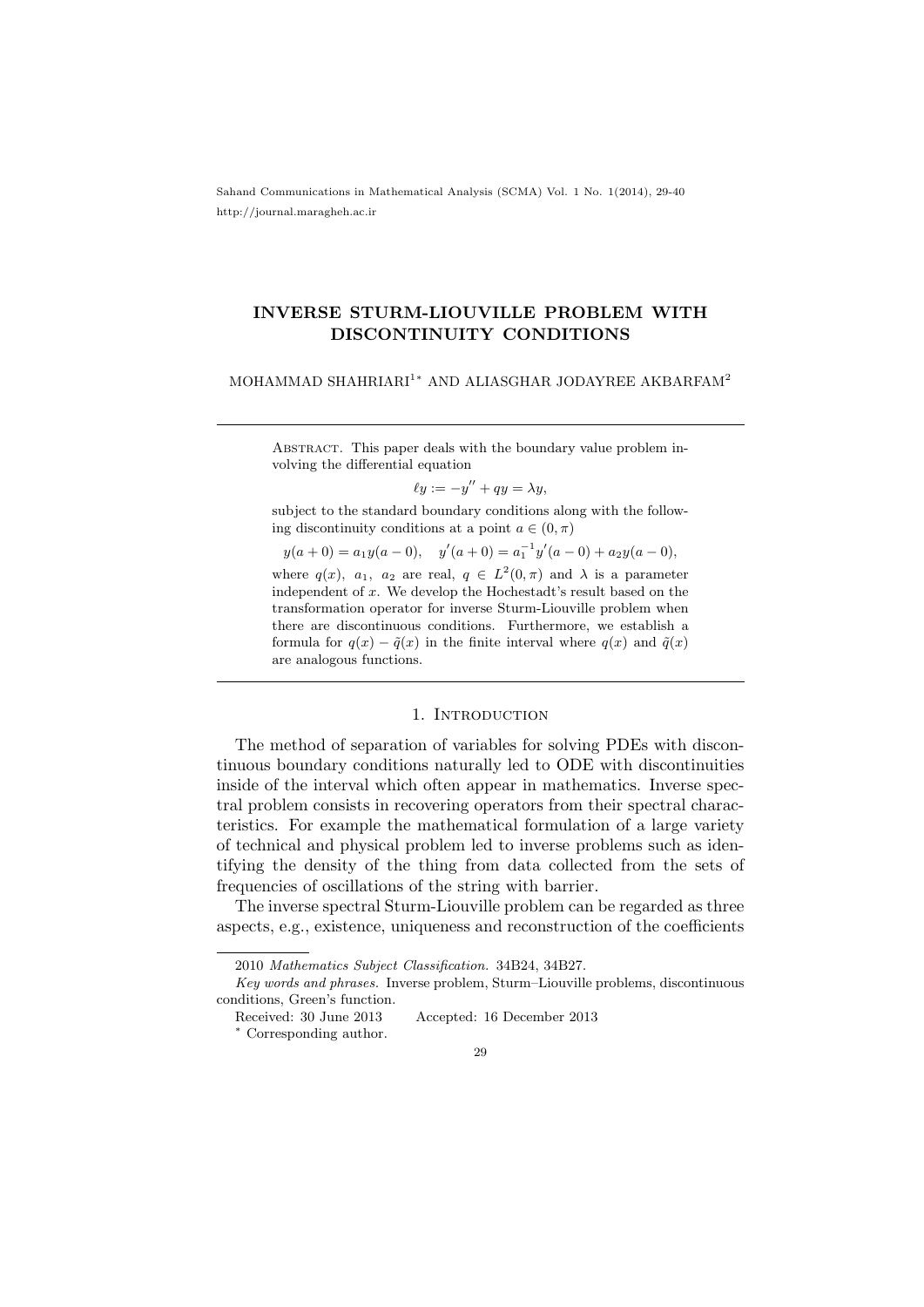given specific properties of eigenvalues and eigenfunctions. Our work concerns uniqueness and other property of potential function.

The applications of boundary value problems with discontinuity conditions inside the interval are connected with discontinuous material properties. Inverse problems with a discontinuity condition inside the interval play an important role in mathematics, mechanics, radio electronics, geophysics, and other fields of science and technology. As a rule, such problems are related to discontinuous and non-smooth properties of a medium (e.g., see [1]-[3] and [18]).

We refer to the somewhat complementary surveys in inverse Sturm-Liouville problems in [3]-[12], [19], and [21] for further aspects of this field. In this work, we generalize the Hochstadt's result [13], refining the approach of Levinson  $[8]$  to show that precisely how much q has freedom where the  $\mu_n$  and all but finitely many of the  $\lambda_n$  are specified. Note that the eigenvalues  $\mu_n$  is obtained with replacing  $\beta$  by  $\gamma$  in (2.2). There are many papers concerning problems with discontinuous conditions. One can find the similar works in [3] and [14]-[17].

### 2. Asymptotic form of solutions and eigenvalues

We consider the boundary value problem

(2.1) 
$$
\ell y := -y'' + qy = \lambda y,
$$

$$
U(y) := y(0)\cos\alpha + y'(0)\sin\alpha = 0,
$$

(2.2) 
$$
V(y) := y(\pi) \cos \beta + y'(\pi) \sin \beta = 0,
$$

with the jump conditions

$$
(2.3) \quad y(a+0) = a_1y(a-0), \quad y'(a+0) = a_1^{-1}y'(a-0) + a_2y(a-0),
$$

where  $q(x) \in L^2(0, \pi)$  and  $\alpha, \beta \in [0, \pi)$ ,  $a \in (0, \pi)$ ,  $a_1, a_2$  are real. The coefficients  $a_1$  and  $a_2$  are assumed to be known a priori and fixed. For simplicity we use the notation  $L = L(q(x); \alpha; \beta; a)$ , for the problem  $(2.1)$ – $(2.3)$ .

Our Hilbert space will be  $L_2(0, \pi)$  associated with the inner product

(2.4) 
$$
\langle f, g \rangle = \int_0^{a-0} f \bar{g} dt + \int_{a+0}^{\pi} f \bar{g} dt,
$$

where

$$
(2.5) \quad \text{dom}\,(L) = \left\{ y \middle| \begin{array}{c} y \text{ and } y' \in AC[0, a) \cup (a, \pi], \ \ell y \in L^2[0, \pi], \\ y'(a + 0) = a_1^{-1} y'(a - 0) + a_2 y(a - 0), \\ y(a + 0) = a_1 y(a - 0), \ U(y) = V(y) = 0 \end{array} \right\}.
$$

**Lemma 2.1.** The operator L is self-adjoint in  $L^2(0, \pi)$ .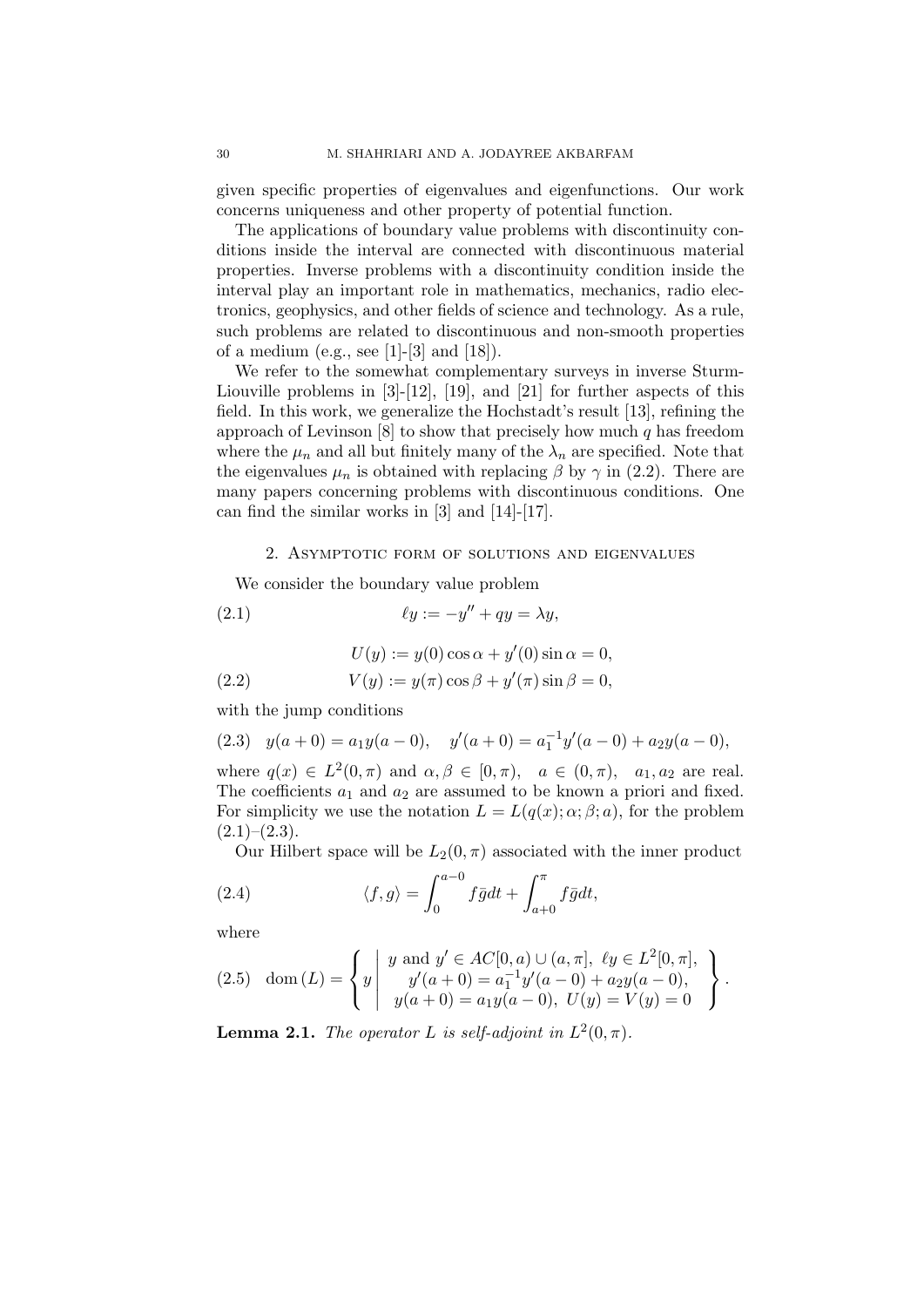From the linear differential equations we obtain that the Wronskian

(2.6) 
$$
W(u, v) = u(x)v'(x) - u'(x)v(x)
$$

is constant for on  $x \in [0, a) \cup (a, \pi]$  for two solutions  $\ell u = \lambda u$ ,  $\ell v = \lambda v$ satisfying the transmission conditions (2.3). Moreover, we set

$$
\Delta(\lambda) := W(u, v).
$$

Then  $\Delta(\lambda)$  is an entire function whose roots  $\lambda_n$  coincide with the eigenvalues of L. Suppose that functions  $w(x, \lambda)$  and  $v(x, \lambda)$  are solutions of (2.1) under the jump conditions (2.3) and initial conditions:

(2.7) 
$$
w(0, \lambda) = \sin \alpha, \qquad w'(0, \lambda) = -\cos \alpha, v(\pi, \lambda) = \sin \beta, \qquad v'(\pi, \lambda) = -\cos \beta.
$$

By attaching a subscript 1 or 2 to the functions  $w$  and  $v$  we mean to refer to the first subinterval  $[0, a)$  or to the second subinterval  $(a, \pi]$ . For example by  $w_{1n}(x)$  we mean  $w(x, \lambda_n)$  in the case where  $x \in [0, a)$  and by  $w_{2n}(x)$  we mean  $w(x, \lambda_n)$  where  $x \in (a, \pi]$  and  $w_n(x) = w(x, \lambda_n)$ .

**Theorem 2.2.** Let  $\lambda = \rho^2$  and  $\tau := \Im \rho$ . For equation (2.1) with boundary conditions (2.2) and jump conditions (2.3) as  $|\lambda| \to \infty$ , the following asymptotic formulas hold. For  $\sin \alpha \neq 0$ ,

$$
(2.8)
$$

$$
w(x; \lambda) = \begin{cases} \sin \alpha (\cos \rho x + \frac{1}{2} \frac{\sin \rho x}{\rho} \int_0^x q(t) dt) - \cos \alpha \frac{\sin \rho x}{\rho} \\ + O(\frac{\exp(|\tau|x)}{\rho^2}), & x < a, \\ \sin \alpha (b_1 \cos \rho x + b_2 \cos \rho (2a - x)) + f_1(x) \frac{\sin \rho x}{\rho} & x > a, \\ + f_2(x) \frac{\sin \rho (2a - x)}{\rho} + O(\frac{\exp(|\tau|x)}{\rho^2}), \end{cases}
$$

$$
(2.9) \quad w'(x;\lambda) = \begin{cases} \sin \alpha(-\rho \sin \rho x + \frac{1}{2} \cos \rho x \int_0^x q(t)dt) - \cos \alpha \cos \rho x \\ \rho \sin \alpha [(-b_1 \sin \rho x + b_2 \sin \rho (2a - x))] + f_1(x) \cos \rho x & x > a, \\ \rho \sin \alpha [(-b_1 \sin \rho x + b_2 \sin \rho (2a - x)) + O(\frac{\exp(|\tau|x|)}{\rho}), \end{cases}
$$

and for  $\sin \alpha = 0$ ,

(2.10) 
$$
w(x; \lambda) = \begin{cases} \frac{\sin \rho x}{\rho} + O(\frac{\exp(|\tau|x)}{\rho^2}), & x < a, \\ \frac{1}{\rho}(-b_1 \sin \rho x + b_2 \sin \rho (2a - x)) + O(\frac{\exp(|\tau|x)}{\rho^2}), & x > a, \end{cases}
$$

$$
(2.11) \t w'(x; \lambda) = \begin{cases} \cos \rho x + O(\frac{\exp(|\tau|x)}{\rho}), & x < a, \\ -b_1 \cos \rho x - b_2 \cos \rho (2a - x) + O(\frac{\exp(|\tau|x)}{\rho}), & x > a, \end{cases}
$$

where

(2.12) 
$$
b_1 = (a_1 + a_1^{-1})/2, \quad b_2 = (a_1 - a_1^{-1})/2,
$$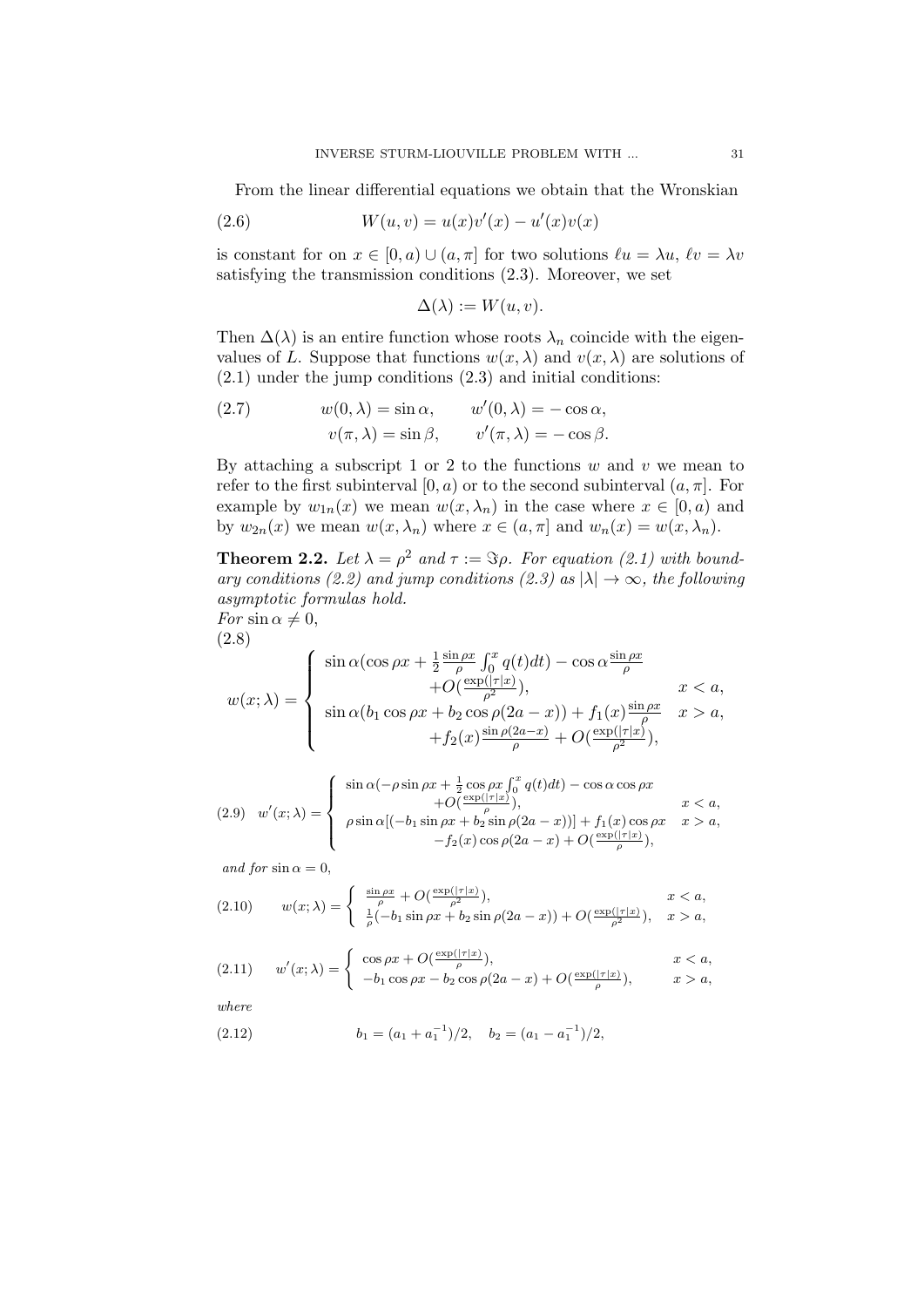and

$$
f_1(x) = b_1(-\cos \alpha + \frac{1}{2}\sin \alpha \int_0^x q(t)dt) + \frac{a_2}{2}\sin \alpha,
$$
  

$$
f_2(x) = b_2(-\cos \alpha + \sin \alpha(-\frac{1}{2}\int_0^x q(t)dt) + \int_0^a q(t)dt) + \frac{a_2}{2}\sin \alpha.
$$

The characteristic function is

(2.13) 
$$
\Delta(\lambda) = V(w) = w(\pi, \lambda) \cos \beta + w'(\pi, \lambda) \sin \beta.
$$

For  $\sin \alpha \neq 0$ , (2.14)  $\Delta(\lambda) = \begin{cases} \rho \sin \alpha \sin \beta (-b_1 \sin \rho \pi + b_2 \sin \rho (2a - \pi)) + O(\exp(|\tau|\pi)), & \sin \beta \neq 0 \\ \sin \alpha (b_1 \cos \beta - b_1 \sin \rho (2a - \pi)) + O(\exp(|\tau|\pi)), & \sin \beta = 0 \end{cases}$  $\sin \alpha (b_1 \cos \rho \pi + b_2 \cos \rho (2a - \pi)) + O(\frac{\exp(|\tau|\pi)}{\rho}),$   $\sin \beta = 0,$ 

and for  $\sin \alpha = 0$ , (2.15)

$$
\Delta(\lambda) = \begin{cases}\n-\sin\beta(b_1\cos\rho\pi + b_2\cos\rho(2a-\pi)) + O(\frac{\exp(|\tau|\pi)}{\rho}), & \sin\beta \neq 0 \\
-\frac{1}{\rho}(b_1\sin\rho\pi + b_2\sin\rho(2a-\pi)) + O(\frac{\exp(|\tau|\pi)}{\rho^2}), & \sin\beta = 0.\n\end{cases}
$$

Proof. The arguments for obtaining the asymptotic formulas is similar to that of [18]. Note that by changing x to  $\pi - x$  one can obtain the asymptotic form of  $v(x, \lambda)$  and  $v'(x, \lambda)$ .

As a consequence of Valiron's theorem ([22, Thm. 13.4]) we obtain:

**Theorem 2.3.** The corresponding eigenvalues  $\{\lambda_n\}$  of the boundary value problem L admit the following asymptotic form as  $n \to \infty$ :

(2.16) 
$$
\rho_n := \sqrt{\lambda_n} = n + O(1).
$$

If  $w(x, \lambda_n)$  is the eigenfunction corresponding to eigenvalues  $\lambda_n$ , then by using Eqs.  $(2.8)-(2.11)$  we get  $\int_0^{\pi} w_n^2(x) dx =$ (2.17)  $\sqrt{ }$  $\begin{array}{c} \hline \end{array}$  $\begin{array}{c} \hline \end{array}$  $\sin^2 \alpha \left[\frac{1}{2}\right]$  $\frac{1}{2}(a + (b_1^2 + b_2^2 + 2b_1b_2\cos(2a\rho_n))(\pi - a))]$  $(1 + O(\frac{1}{n})$  $(\frac{1}{n})$ , sin  $\alpha \neq 0 \neq \sin \beta$ ,  $\sin^2 \alpha \left[\frac{1}{2}\right]$  $\frac{1}{2}(a + (b_1^2 + b_2^2 + 2b_1b_2\cos(2a\rho_n))(\pi - a))]$  $(1 + O(\frac{1}{n})$  $(\frac{1}{n})$ , sin  $\alpha \neq 0 = \sin \beta$ , 1  $\frac{1}{\rho_n^2}$ [ $\frac{1}{2}$  $\frac{1}{2}(a + (b_1^2 + b_2^2 + 2b_1b_2\cos(2a\rho_n))(\pi - a))]$  $(1 + O(\frac{1}{n})$  $\frac{1}{n}$ ), sin  $\alpha = 0 \neq \sin \beta$ , 1  $\frac{1}{\rho_n^2}$ [ $\frac{1}{2}$  $\frac{1}{2}(a + (b_1^2 + b_2^2 + 2b_1b_2\cos(2a\rho_n))(\pi - a))]$  $(1 + O(\frac{1}{n})$  $(\frac{1}{n})$ , sin  $\alpha = 0 = \sin \beta$ .

We can write

$$
\| w_n \|^2 = \int_0^{\pi} w_n^2(x) dx = \mu(\rho_n; \alpha; \beta; a)(1 + O(\frac{1}{n})).
$$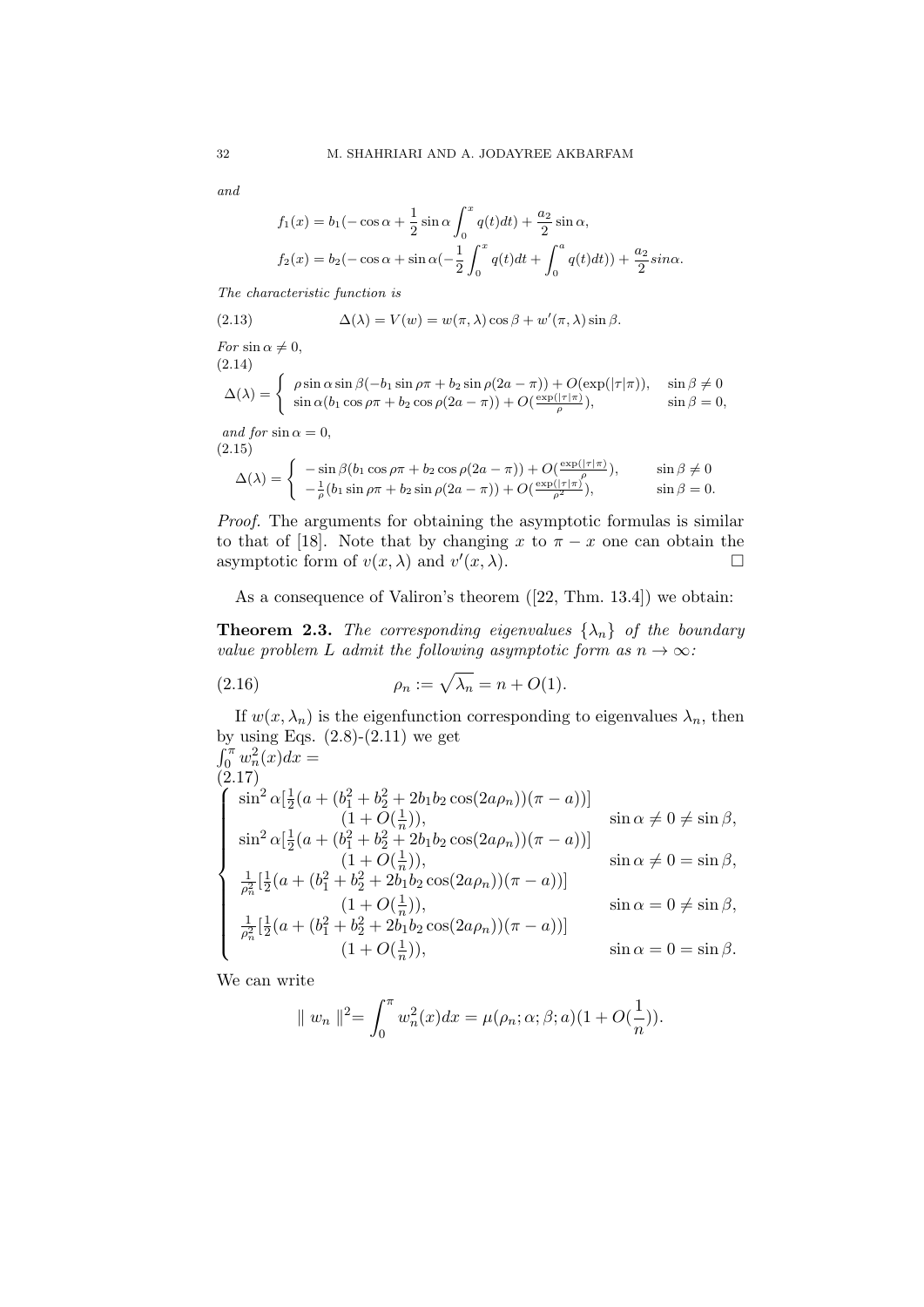**Lemma 2.4.** (see [20] P.241) The sequence  $\{w_n\}$  of the orthonormal eigenfunctions of the self-adjoint system  $(2.1)$ ,  $(2.2)$ , and  $(2.3)$  is complete in  $L^2(0, \pi)$ .

## 3. Transformation operator

In this section we investigate the transformation operator for two operators L and  $\tilde{L}$ , where  $\tilde{L} = L(\tilde{q}(x); \alpha; \beta; a)$  and dom  $(\tilde{L})$  defined by an analogous manner with  $\ell$  replaced by  $\tilde{\ell}$ .

Let  $v_n(x)$  be an eigenfunction of  $L(q(x); \alpha; \beta; a)$  corresponding to the eigenvalue  $\lambda_n$ , then  $w_n, v_n$  are linearly dependent for each  $n \in \mathbb{N}$ . Let  $k_n$  be such that

$$
(3.1) \t\t v_n = k_n w_n.
$$

Define  $\tilde{w}_n, \tilde{v}_n$ , and  $\tilde{k}_n$  in a similar manner. Let  $L(q(x); \alpha; \gamma; a)$  be an eigenvalue problem such that by assuming  $sin(\beta - \gamma) \neq 0$ . It is clear that

 $\phi(\lambda) := w(\pi, \lambda) \cos \gamma + w'(\pi, \lambda) \sin \gamma$ 

is the characteristic function of  $L(q(x); \alpha; \gamma; a)$  and the zeros of  $\phi(\lambda)$  are eigenvalues of  $L(q(x); \alpha; \gamma; a)$ , say  $\{\mu_n\}_{n=1}^{\infty}$ , are real and simple. Define  $\phi$  by an analogous manner.

**Lemma 3.1.** If  $L(q(x); \alpha; \gamma; a)$  and  $L(\tilde{q}(x); \alpha; \gamma; a)$  have the same eigenvalues, then  $\phi = \phi$ .

*Proof.* Using the Hadamard's factorization for entire functions  $\phi(\lambda)$  and  $\tilde{\phi}(\lambda)$  and by applying the Liouville's theorem for  $\frac{\phi(\lambda)}{\tilde{\phi}(\lambda)}$ , we get  $\phi = \tilde{\phi}$ .

**Theorem 3.2.** Let  $\Lambda_0 \subseteq \mathbb{N}$  be a finite set and  $\Lambda = \mathbb{N} \backslash \Lambda_0$ . If  $L(q(x); \alpha; \gamma; a)$ and  $L(\tilde{q}(x); \alpha; \gamma; a)$  have the same eigenvalues and, as well as,  $\lambda_n = \tilde{\lambda}_n$ for all  $n \in \Lambda$ , where  $\lambda_n$  and  $\tilde{\lambda}_n$  are the eigenvalues of  $L(q(x); \alpha; \beta; a)$ and  $L(\tilde{q}(x); \alpha; \beta; a)$ , respectively, then  $k_n = \tilde{k}_n$  for all  $n \in \Lambda$ .

*Proof.* From definition of  $\phi$  it follows that

(3.2) 
$$
\begin{cases} \cos \beta w_{2n}(\pi) + \sin \beta w'_{2n}(\pi) = 0, \\ \cos \gamma w_{2n}(\pi) + \sin \gamma w'_{2n}(\pi) = \phi(\lambda_n). \end{cases}
$$

The above linear system has unique solution

(3.3) 
$$
w_{2n}(\pi) = -\frac{\sin \beta}{\sin(\gamma - \beta)} \phi(\lambda_n), \quad w'_{2n}(\pi) = -\frac{\cos \beta}{\sin(\gamma - \beta)} \phi(\lambda_n).
$$

We obtain similarly

(3.4) 
$$
\tilde{w}_{2n}(\pi) = -\frac{\sin \beta}{\sin(\gamma - \beta)} \tilde{\phi}(\lambda_n), \quad \tilde{w}'_{2n}(\pi) = -\frac{\cos \beta}{\sin(\gamma - \beta)} \tilde{\phi}(\lambda_n).
$$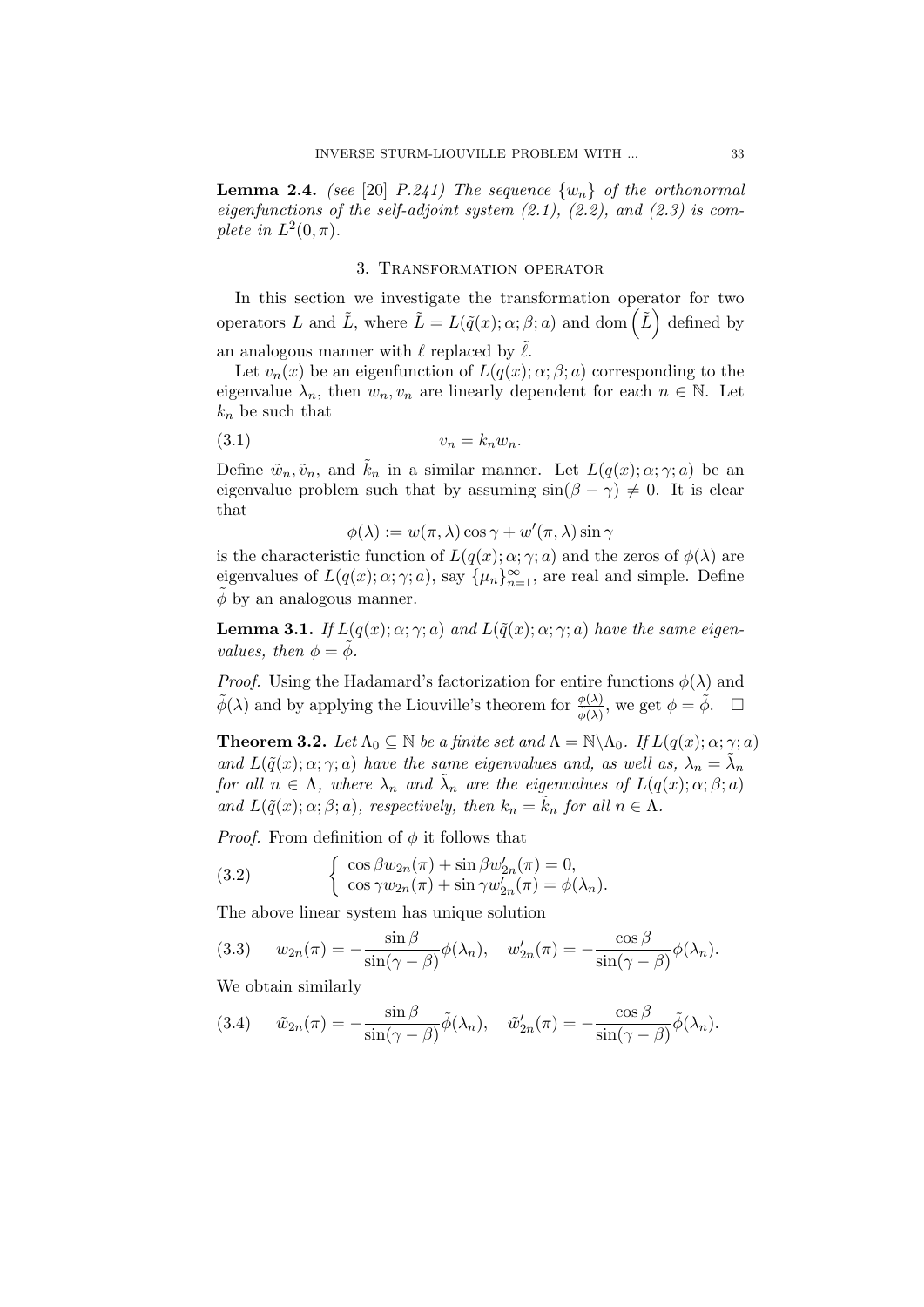But  $\lambda_n = \tilde{\lambda}_n$  for all  $n \in \Lambda$  and from Lemma 3.1,  $\phi \equiv \tilde{\phi}$ , and so  $w_{2n}(\pi) =$  $\tilde{w}_{2n}(\pi)$  and  $w'_{2n}(\pi) = \tilde{w}'_{2n}(\pi)$  for  $n \in \Lambda$ . From definition of  $k_n$ ,  $\tilde{k}_n$ , and  $w_{2n}$ ,  $\tilde{w}_{2n}$  it follows that

$$
(3.5) \t\t v_{2n} = k_n w_{2n}
$$

for each  $n \in \Lambda$ . By using the jump conditions we have  $k_n = k_n$  for  $x \in [0, a) \cup (a, \pi].$ 

Suppose

(3.6) H := dom (L) {w<sup>n</sup> : n ∈ Λ0},

(3.7) 
$$
\tilde{H} := \text{dom}(\tilde{L}) \ominus \{\tilde{w}_n : n \in \Lambda_0\}.
$$

Define the transformation operator  $T : H \to \tilde{H}$  by

$$
(3.8) \t Tw_n = \tilde{w}_n,
$$

for all  $n \in \Lambda$ . Note that by dom  $(L) \ominus \{w_n : n \in \Lambda_0\}$  we mean dom  $(L)$ contains all of  $\{w_n\}_{n=1}^{\infty}$  except  $\{w_n\}_{n \in \Lambda_0}$ .

# **Lemma 3.3.** The operator  $T : H \to \tilde{H}$  is bounded.

Proof. From equation (2.17) we see that (3.9)

$$
\|\tilde{w}_n\|^2 = \int_0^{a-0} \tilde{w}_{1n}^2(x)dt + \int_{a+0}^\pi \tilde{w}_{2n}^2(x)dt = \mu(\rho_n; \alpha; \beta; a)[1+O(\frac{1}{n})]
$$

and

(3.10)  
\n
$$
\| w_n \|^2 = \int_0^{a-0} w_{1n}^2(x) dt + \int_{a+0}^{\pi} w_{2n}^2(x) dt = \mu(\tilde{\rho}_n; \alpha; \beta; a) [1 + O(\frac{1}{n})]
$$

for all  $n \in \Lambda$ . Thus by (3.9) and (3.10) we get

(3.11) 
$$
\frac{\|Tw_n\|^2}{\|w_n\|^2} = \frac{\|\tilde{w}_n\|^2}{\|w_n\|^2} = 1 + O(\frac{1}{n}).
$$

**Lemma 3.4.** The relation  $(\lambda - \tilde{L})T(\lambda - L)^{-1} = T$  holds for the operator T.

*Proof.* Assume that  $f \in H$ . We can extend f in term of the set  $\{w_n\}$ ,

(3.12) 
$$
f(x) = \begin{cases} \sum_{\Lambda} f_n w_{1n}(x), & x < a, \\ \sum_{\Lambda} f_n w_{2n}(x), & x > a, \end{cases}
$$

where

$$
f_n = \frac{\langle f, w_n \rangle_{\text{dom}(L)}}{\langle w_n, w_n \rangle_{\text{dom}(L)}}.
$$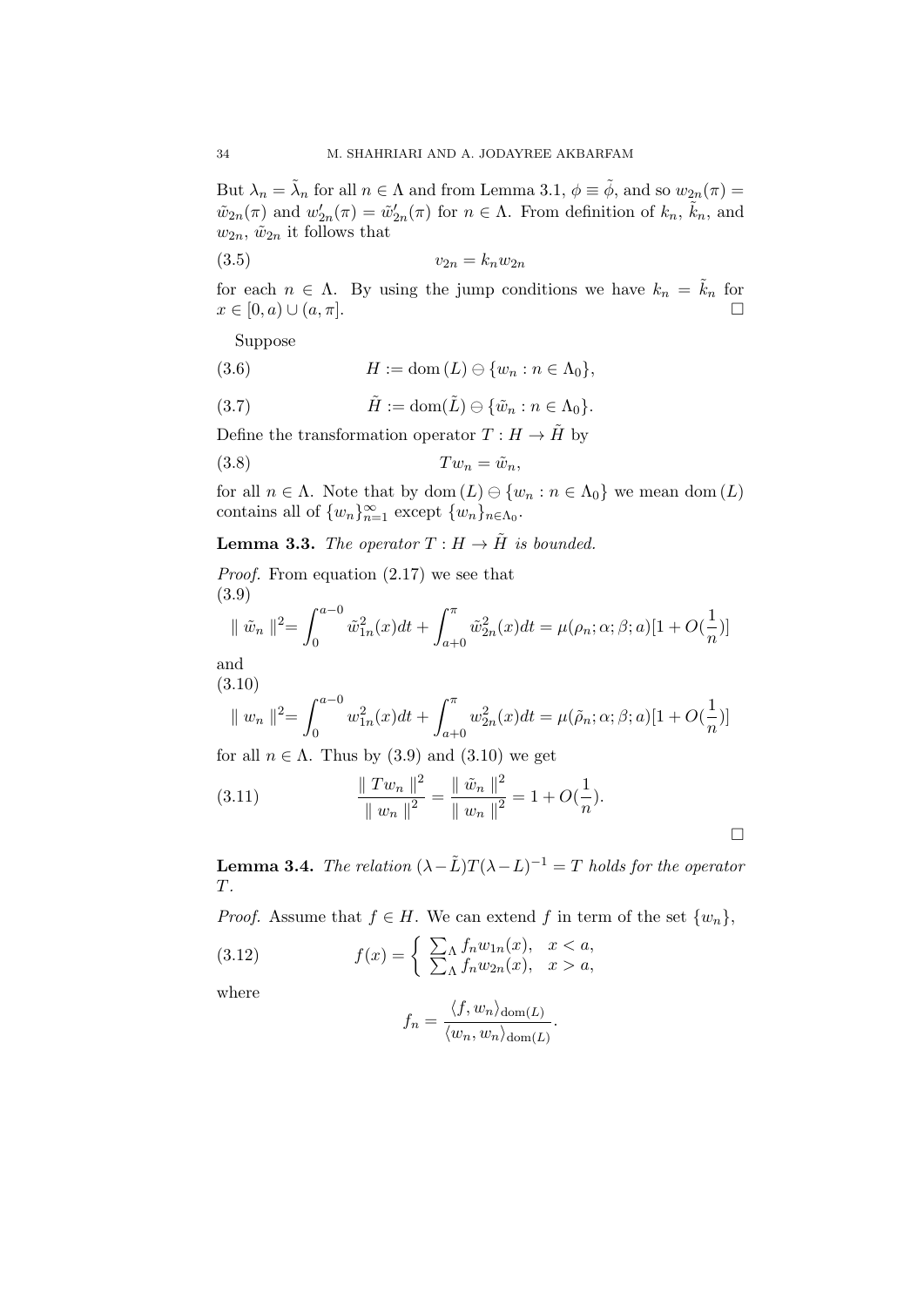Assume that  $\lambda$  is in the complex plane and is not an eigenvalue of  $L(q(x); \alpha; \beta; a)$ , then the operator  $(\lambda - L)^{-1}$  exists and bounded. So we can write as the following form

$$
(\lambda - L)^{-1} f(x) = \begin{cases} \sum_{\Lambda} \frac{f_n w_{1n}(x)}{\lambda - \lambda_n}, & x < a, \\ \sum_{\Lambda} \frac{f_n w_{2n}(x)}{\lambda - \lambda_n}, & x > a. \end{cases}
$$

We now get

$$
T(\lambda - L)^{-1} f(x) = \begin{cases} \sum_{\Lambda} \frac{f_n \tilde{w}_{1n}(x)}{\lambda - \lambda_n}, & x < a, \\ \sum_{\Lambda} \frac{f_n \tilde{w}_{2n}(x)}{\lambda - \lambda_n}, & x > a, \end{cases}
$$

and

$$
(\lambda - \tilde{L})T(\lambda - L)^{-1}f(x) = \begin{cases} \sum_{\Lambda} (\lambda - \lambda_n) \frac{f_n \tilde{w}_{1n}(x)}{\lambda - \lambda_n}, & x < a, \\ \sum_{\Lambda} (\lambda - \lambda_n) \frac{f_n \tilde{w}_{2n}(x)}{\lambda - \lambda_n}, & x > a. \end{cases}
$$

$$
= \begin{cases} \sum_{\Lambda} f_n \tilde{w}_{1n}(x), & x < a, \\ \sum_{\Lambda} f_n \tilde{w}_{2n}(x), & x > a. \end{cases}
$$

Then we have

(3.13) 
$$
(\lambda - \tilde{L})T(\lambda - L)^{-1} = T.
$$

 $\Box$ 

## 4. HOCHSTADT'S RESULT

In this section we examine a different representation for  $T$ . In a general case when there are discontinuous conditions we generalize the well-known result of Hochstadt [13]. We construct Green's function for L by using its solutions  $w(x, \lambda)$  and  $v(x, \lambda)$ . The Green's function  $G(x, y; \lambda)$  is defined as following

(4.1) 
$$
G(x, y; \lambda) = \begin{cases} \frac{w(x, \lambda)v(y, \lambda)}{\Delta(\lambda)}, & 0 < x < y < \pi, \\ \frac{w(y, \lambda)v(x, \lambda)}{\Delta(\lambda)}, & 0 > x > y > \pi, \end{cases}
$$

where  $x, y \neq a$ . For simplicity we can write

$$
G(x, y; \lambda) = \frac{w(x \leq) v(x >)}{\Delta(\lambda)},
$$

where  $x \leq := \min\{x, y\}$  and  $x \geq := \max\{x, y\}.$ 

**Theorem 4.1.** If  $L(q(x); \alpha; \gamma; a)$  and  $L(\tilde{q}(x); \alpha; \gamma; a)$  have the same spectrum and  $\lambda_n = \tilde{\lambda}_n$  for all  $n \in \Lambda$ , then

(4.2) 
$$
q(x) - \tilde{q}(x) = \begin{cases} \sum_{\Lambda_0} (\tilde{y}_{1n} w_{1n})'(x), & x < a, \\ \sum_{\Lambda_0} (\tilde{y}_{2n} w_{2n})'(x), & x > a, \end{cases}
$$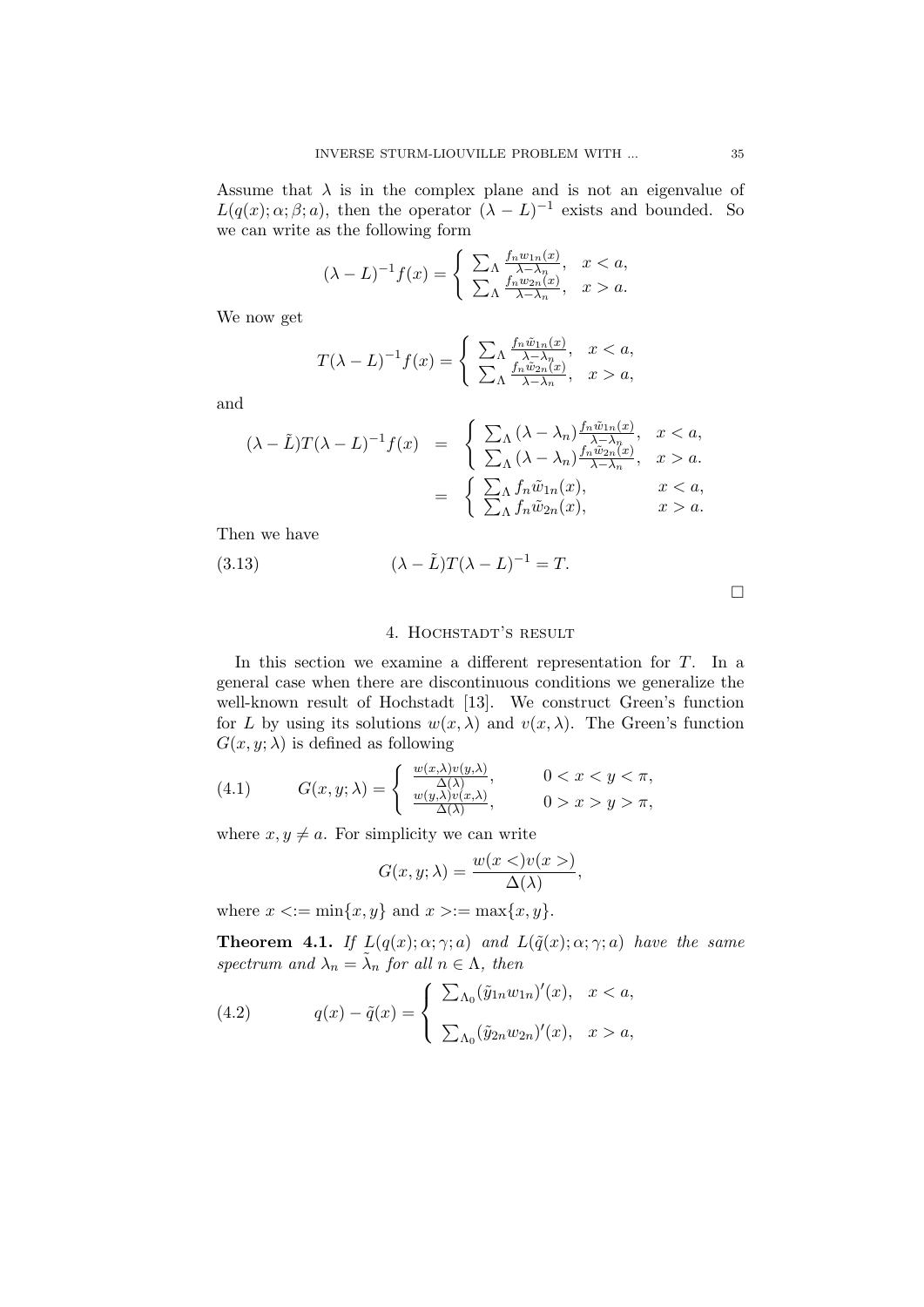a.e. on  $[0, a) \cup (a, \pi]$ , where  $\tilde{y}_n$  and  $w_n$  are suitable solutions of  $\tilde{I}y = \lambda_n y$ and  $ly = \lambda_n y$ , respectively.

*Proof.* Let  $C_n$  be a sequence of circles about the origin intersecting the positive  $\lambda$ -axis between  $\lambda_n$  and  $\lambda_{n+1}$ . By using (4.1), we get

(4.3) 
$$
\lim_{n \to \infty} \int_{C_n} \frac{G(x, y; \mu)}{\lambda - \mu} d\mu = 0, \quad \lambda \in \text{ int } C_n.
$$

From residue integration, it follows that

(4.4) 
$$
\frac{1}{2\pi i} \int_{C_n} \frac{G(x, y; \mu)}{\lambda - \mu} d\mu = -G(x, y; \lambda) + \sum_{k=0}^n \frac{w_k(x < v_k(x >))}{\dot{\Delta}(\lambda_k)(\lambda - \lambda_k)}.
$$

By applying Mittag-Leffler expansion for  $G(x, y; \lambda)$  and using (4.3) and (4.4) we obtain

(4.5) 
$$
G(x, y; \lambda) = \sum_{k=0}^{\infty} \frac{w_k(x <)v_k(x >)}{\dot{\Delta}(\lambda_k)(\lambda - \lambda_k)},
$$

where  $w_k, v_k$  are eigenfunctions corresponding to the eigenvalues  $\lambda_k$ . Therefore

$$
(\lambda - L)^{-1} f(x) = \int_0^{\pi} G(x, y; \lambda) f(y) dy
$$
  
\n
$$
= \frac{v_1(x) \int_0^x w_1(y) f(y) dy + w_1(x) (\int_x^a v_1(y) f(y) dy + \int_a^{\pi} v_2(y) f(y) dy)}{\Delta(\lambda)}
$$
  
\n
$$
= \sum_{\Lambda} \frac{v_{1n}(x) \int_0^x w_{1n}(y) f(y) dy + w_{1n}(x) (\int_x^a v_{1n}(y) f(y) dy + \int_a^{\pi} v_{2n}(y) f(y) dy)}{\Delta(\lambda_n)(\lambda - \lambda_n)}
$$
  
\n
$$
= \sum_{\Lambda} \frac{k_n w_{1n}(x) (\int_0^a w_{1n}(y) f(y) dy + \int_a^{\pi} w_{2n}(y) f(y) dy)}{\Delta(\lambda_n)(\lambda - \lambda_n)}
$$
  
\n(4.6)

for  $f \in H$  and for  $x < a$ . We have

(4.7) 
$$
T(\lambda - L)^{-1} f(x) = \sum_{\Lambda} \frac{k_n \tilde{w}_{1n}(x) \left( \int_0^a w_{1n}(y) f(y) dy + \int_a^{\pi} w_{2n}(y) f(y) dy \right)}{\dot{\Delta}(\lambda_n)(\lambda - \lambda_n)}.
$$

From the formula  $(4.6)$ ,  $(4.7)$ , and  $(3.13)$  we get

$$
(\lambda - \tilde{L})T(\lambda - L)^{-1}f(x)
$$
  
=  $(\lambda - \tilde{L})\sum_{\Lambda} \frac{\tilde{v}_{1n}(x)\int_0^x w_{1n}(y)f(y)dy + \tilde{w}_{1n}(x)(\int_x^a v_{1n}(y)f(y)dy + \int_a^{\pi} v_{2n}(y)f(y)dy}{\dot{\Delta}(\lambda_n)(\lambda - \lambda_n)}$   
=  $Tf(x)$ .  
(4.8)

We define

(4.9) 
$$
g(x) := \frac{\tilde{v_1}(x) \int_0^x w_1(y) f(y) dy + \tilde{w_1}(x) (\int_x^a v_1(y) f(y) dy + \int_a^x v_2(y) f(y) dy)}{\Delta(\lambda)}.
$$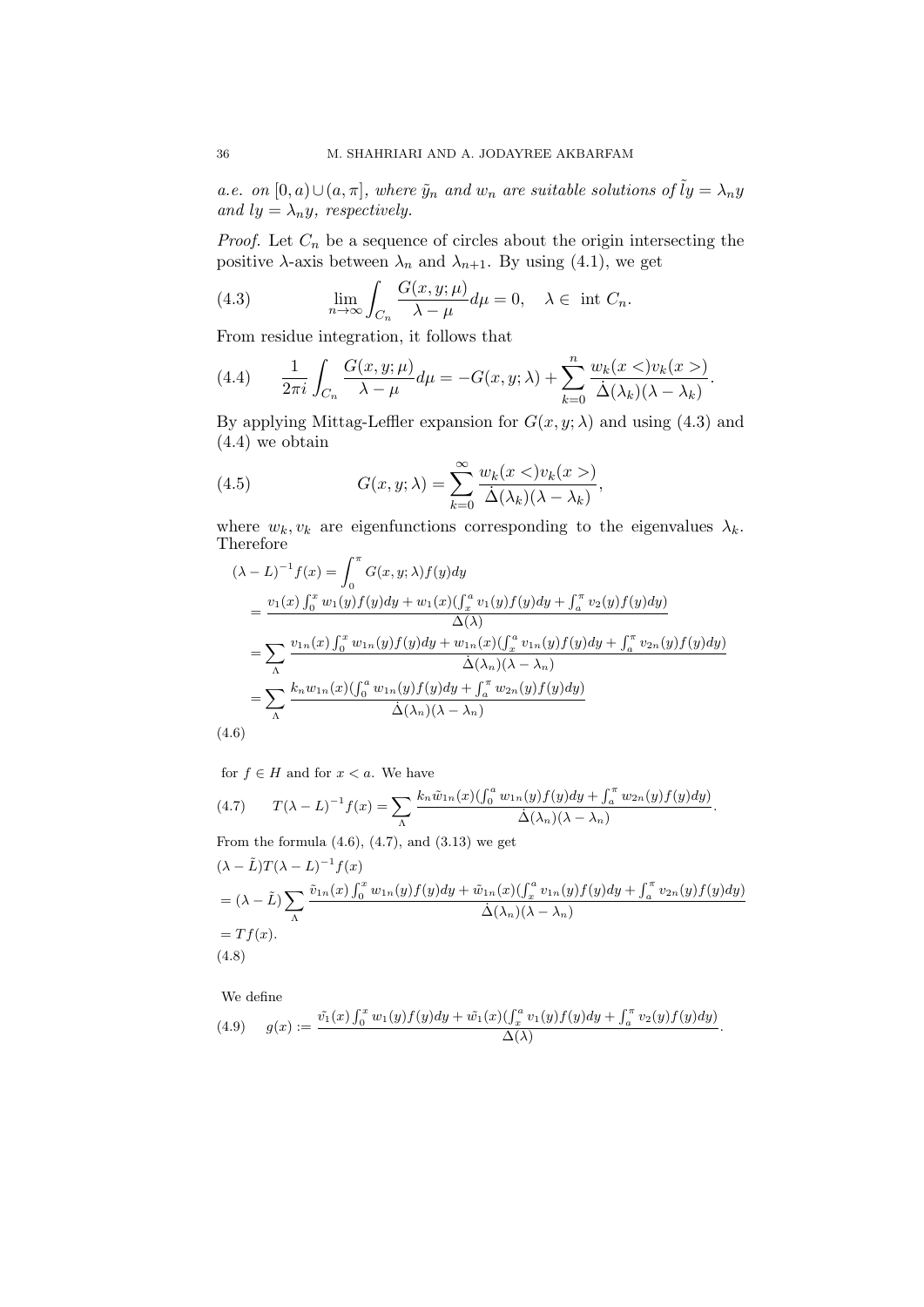By applying the Mittag-Leffler expansion for  $g(x)$ , we have

$$
g(x) = \sum_{\Lambda_0} \frac{\tilde{u}_{1n}(x) \int_0^x w_{1n}(y) f(y) dy + \tilde{z}_{1n}(x) (\int_x^a v_{1n}(y) f(y) dy + \int_a^{\pi} v_{2n}(y) f(y) dy)}{\dot{\Delta}(\lambda_n)(\lambda - \lambda_n)} + \sum_{\Lambda} \frac{\tilde{v}_{1n}(x) \int_0^x w_{1n}(y) f(y) dy + \tilde{w}_{1n}(x) (\int_x^a v_{1n}(y) f(y) dy + \int_a^{\pi} v_{2n}(y) f(y) dy)}{\dot{\Delta}(\lambda_n)(\lambda - \lambda_n)}.
$$
\n(4.10)

By using (4.7) the second term of the above expression is equal to  $T(\lambda - L)^{-1}f$  and  $\tilde{u}_n(x)$  represents  $\tilde{v}(x, \lambda_n)$  and  $\tilde{z}_n(x)$  represents  $\tilde{w}(x, \lambda_n)$ . Hence

$$
(\lambda - \tilde{L})^{-1}Tf(x) = g(x)
$$
  
 
$$
- \sum_{\Lambda_0} \frac{\tilde{u}_{1n}(x) \int_0^x w_{1n}(y) f(y) dy + \tilde{z}_{1n}(x) (\int_x^a v_{1n}(y) f(y) dy + \int_a^{\pi} v_{2n}(y) f(y) dy)}{\dot{\Delta}(\lambda_n)(\lambda - \lambda_n)}.
$$
  
(4.11)

The right and left-hand side of (4.11) are in the domain of  $(\lambda - \tilde{L})$ . Therefore both sides of (4.11) are continuous. By using (4.6) and differentiation of the right hand side of (4.11), we obtain

$$
\begin{split}\n&\left[\frac{\tilde{v}'_1(x)\int_0^x w_1(y)f(y)dy + \tilde{w}'_1(x)(\int_x^a v_1(y)f(y)dy + \int_a^{\pi} v_2(y)f(y)dy\right)}{\Delta(\lambda)} \\
&\quad - \sum_{\Lambda_0} \frac{\tilde{u}'_{1n}(x)\int_0^x w_{1n}(y)f(y)dy + \tilde{z}'_{1n}(x)(\int_x^a v_{1n}(y)f(y)dy + \int_a^{\pi} v_{2n}(y)f(y)dy\right)}{\Delta(\lambda_n)(\lambda - \lambda_n)} \\
&\quad + \left[\frac{\tilde{v}_1(x)w_1(x) - \tilde{w}_1(x)v_1(x)}{\Delta(\lambda)} - \sum_{\Lambda_0} \frac{\tilde{u}_{1n}(x)w_{1n}(x) + \tilde{z}_{1n}(x)v_{1n}(x)}{\Delta(\lambda_n)(\lambda - \lambda_n)}\right]f(x)\n\end{split}
$$

An inspection of the term in the second set of braces shows that it vanishes identically. To do that, one merely computes the residue at each  $\lambda_n$  and observes that it becomes zero. One can differentiate the expression in the braces in the last expression and then we obtain from (4.11)

$$
Tf(x) = \left[\frac{\tilde{v}_1(x)w_1(x) - \tilde{w}_1(x)v_1(x)}{\Delta(\lambda)} - \sum_{\Lambda_0} \frac{\tilde{u}_{1n}(x)w_{1n}(x) + \tilde{z}_{1n}(x)v_{1n}(x)}{\Delta(\lambda_n)(\lambda - \lambda_n)}\right]f(x) - \sum_{\Lambda_0} \frac{\tilde{u}_{1n}(x)\int_0^x w_{1n}(y)f(y)dy + \tilde{z}_{1n}(x)\left(\int_x^a v_{1n}(y)f(y)dy + \int_a^{\pi} v_{2n}(y)f(y)dy\right)}{\Delta(\lambda_n)}.
$$
\n(4.12)

The operator T is independent of  $\lambda$ . Using the asymptotic formulas, we see that the terms in the braces reduce to unity. To simplify the second term in (4.12) we recall that  $v_{1n} = k_n w_{1n}$ ,  $v_{2n} = k_n w_{2n}$  and  $\int_0^a w_{1n}(y) f(y) dy + \int_a^{\pi} w_{2n}(y) f(y) dy = 0$ . Then

(4.13) 
$$
Tf(x) = f(x) - \frac{1}{2} \sum_{\Lambda_0} \tilde{y}_{1n}(x) \int_0^x w_{1n}(y) f(y) dy,
$$

for  $x < a$ , where

$$
\frac{1}{2}\tilde{y}_{1n}(x) = \frac{\tilde{u}_{1n}(x) - k_n \tilde{z}_{1n}(x)}{\dot{\Delta}(\lambda_n)}.
$$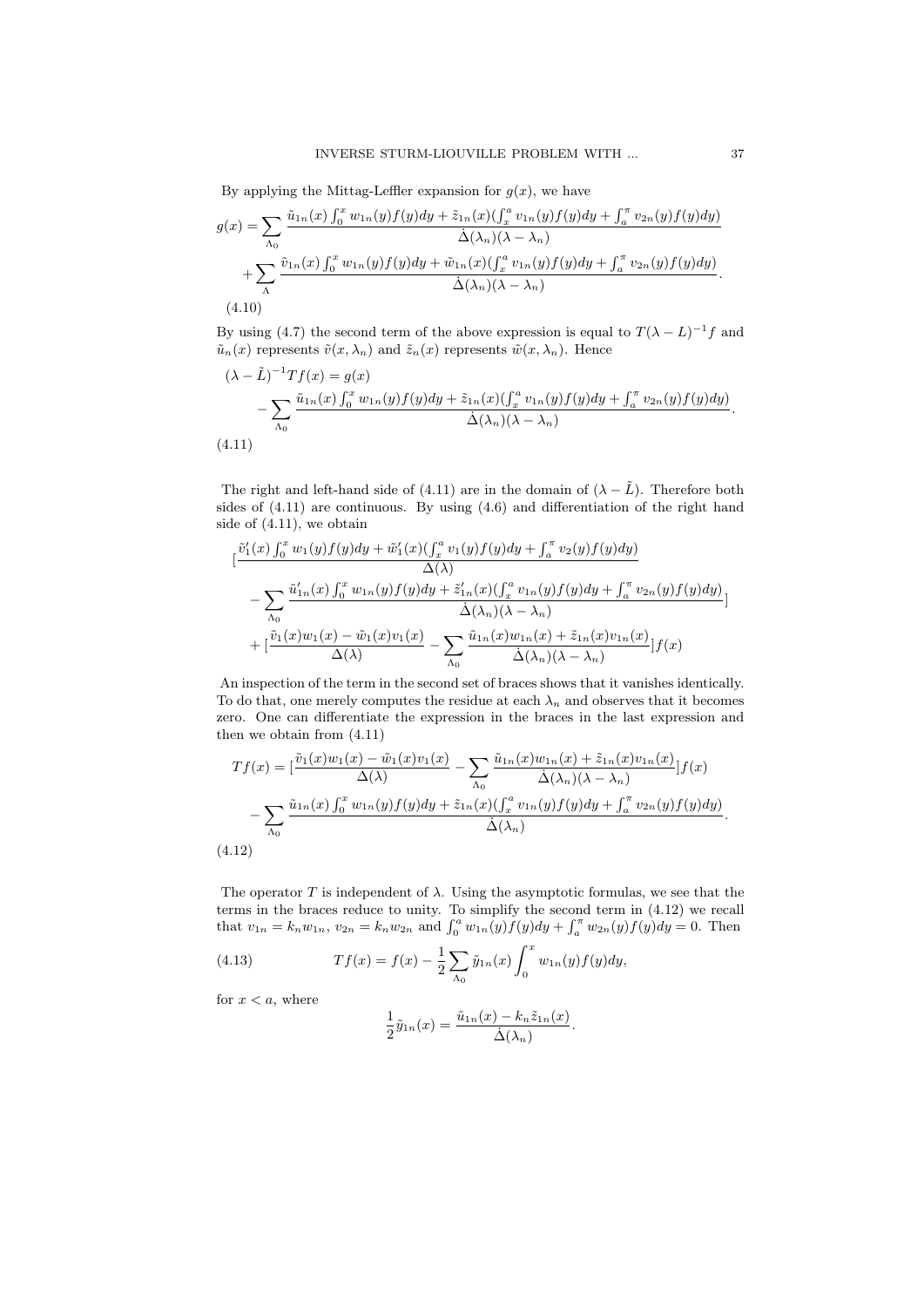By the similar computation we find that

$$
Tf(x) = f(x) - \frac{1}{2} \sum_{\Lambda_0} \tilde{y}_{2n}(x) \left( \int_0^a w_{1n}(y) f(y) dy + \int_a^x w_{2n}(y) f(y) dy \right)
$$
  
=  $f(x) + \frac{1}{2} \sum_{\Lambda_0} \tilde{y}_{2n}(x) \int_x^{\pi} w_{2n}(y) f(y) dy,$ 

for  $x < a$ , where

$$
\frac{1}{2}\tilde{y}_{2n}(x) = \frac{\tilde{u}_{2n}(x) - k_n \tilde{z}_{2n}(x)}{\dot{\Delta}(\lambda_n)}.
$$

From (4.11) it follows that  $\tilde{L}Tf = TLf$ . For  $x < a$  we have

$$
\tilde{L}Tw_{1n} = \tilde{L}(w_{1n} - \frac{1}{2} \sum_{m \in \Lambda_0} \tilde{y}_{1m} \int_0^x w_{1m} w_{1n})
$$
\n
$$
= -w''_{1n} + \tilde{q}w_{1n} - \frac{1}{2} \sum_{m \in \Lambda_0} \tilde{L}(\tilde{y}_{1m} \int_0^x w_{1m} w_{1n})
$$
\n
$$
= -w''_{1n} + \tilde{q}w_{1n} - \frac{1}{2} \sum_{m \in \Lambda_0} \tilde{L}\tilde{y}_{1m} \int_0^x w_{1m} w_{1n}
$$
\n
$$
+ \frac{1}{2} \sum_{m \in \Lambda_0} 2\tilde{y}'_{1m}(w_{1m} w_{1n})(x) + \frac{1}{2} \sum_{m \in \Lambda_0} \tilde{y}_{1m}(w'_{1m} w_{1n} + w_{1m} w'_{1n})(x).
$$
\n(4.14)

and

$$
TLw_{1n} = T(-w_{1n}'' + qw_{1n})
$$
  
\n
$$
= -w_{1n}'' + qw_{1n} - \frac{1}{2} \sum_{m \in \Lambda_0} \tilde{y}_{1m} \int_0^x w_{1m} Lw_{1n}
$$
  
\n
$$
= -w_{1n}'' + qw_{1n} - \frac{1}{2} \sum_{m \in \Lambda_0} \tilde{y}_{1m} \int_0^x w_{1n} Lw_{1m}
$$
  
\n(4.15) 
$$
- \frac{1}{2} \sum_{m \in \Lambda_0} \tilde{y}_{1m} (w_{1n} w_{1m}' - w_{1m} w_{1n}').
$$

Note that

$$
\sum_{m \in \Lambda_0} \tilde{y}_{1m} \int_0^x w_{1n} L w_{1m} = \sum_{m \in \Lambda_0} \tilde{y}_{1m} \int_0^x \lambda_m w_{1m} w_{1n}
$$
  

$$
= \sum_{m \in \Lambda_0} \lambda_m \tilde{y}_{1m} \int_0^x w_{1m} w_{1n}
$$
  

$$
= \sum_{m \in \Lambda_0} \tilde{L} \tilde{y}_{1m} \int_0^x w_{1m} w_{1n}.
$$

From (4.14) and (4.15) we deduce that

$$
q(x) - \tilde{q}(x) = \sum_{\Lambda_0} (\tilde{y}_{1m} w_{1m})'.
$$

By the similar calculation for  $x > a$ , we have

$$
q(x) - \tilde{q}(x) = \sum_{\Lambda_0} (\tilde{y}_{2m} w_{2m})'.
$$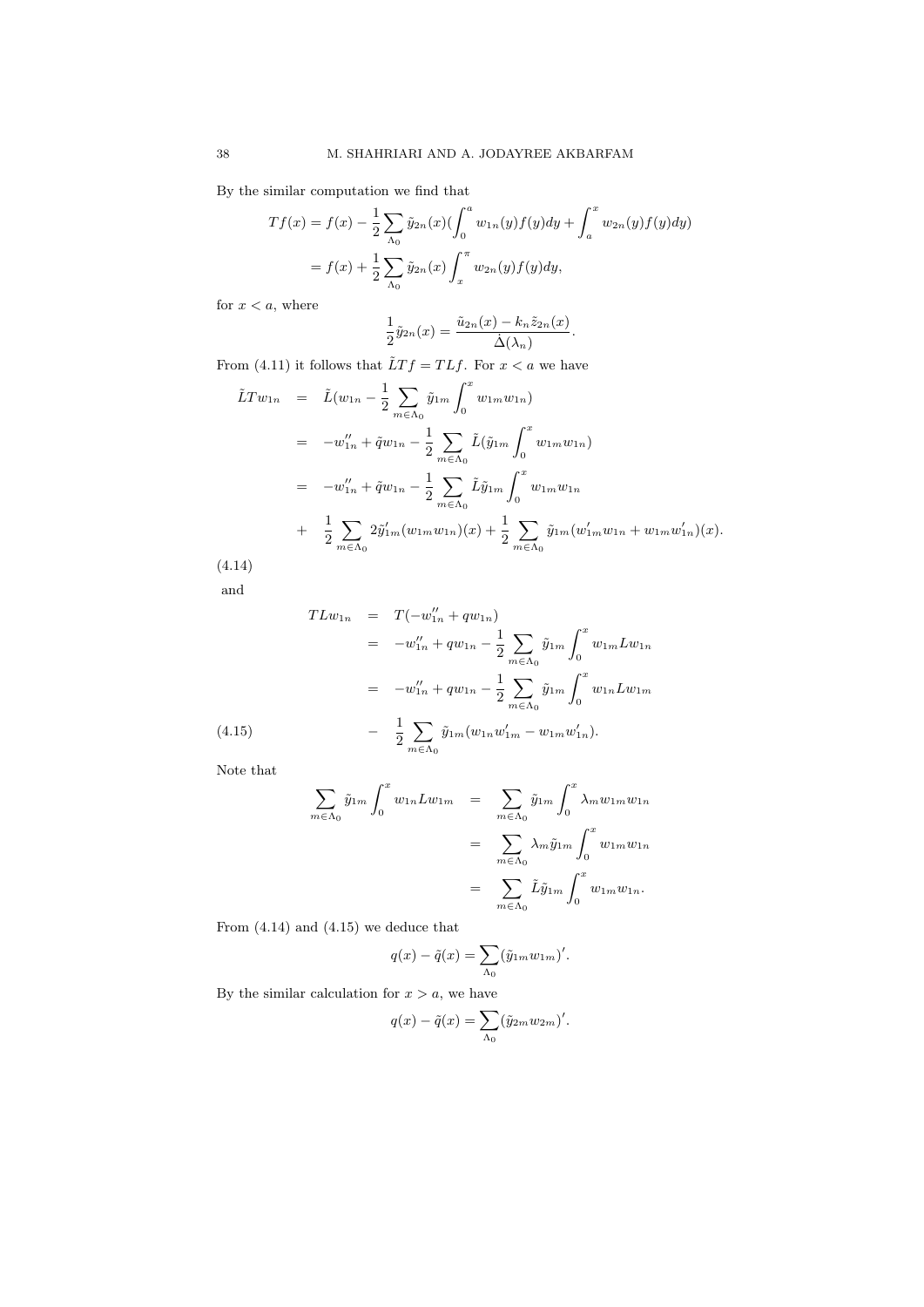If  $\Lambda_0$  is empty, then T is a unitary operator and  $L = \tilde{L}$ . Hence  $q = \tilde{q}$ . This completes the proof.  $\Box$ 

Acknowledgment. One of us (M.S.) gratefully acknowledges the extraordinary hospitality of the Faculty of Mathematics of the University of Vienna, Austria, where some part of this paper was written in Vienna.

#### **REFERENCES**

- 1. R. J. Krueger, Inverse problems for nonabsorbing media with discontinuous material properties, J. Math. Phys. 23 (1982) 396-404.
- 2. R. S. Anderssen, The effect of discontinuities in density and shear velocity on the asymptotic overtone structure of tortional eigenfrequencies of the earth, Geophys. J. R. Astron. Soc. 50 (1997) 303-309.
- 3. O. H. Hald, Discontinuous Inverse Eigenvalue Problem, Commun. Pure. Appl. Math. 37 (1984), 539-577.
- 4. V. A. Ambartsumyan, *Über eine frage der eigenwerttheorie*, Z. Phys.  $53$  (1929), 690-695.
- 5. G. Borg, Eine umkehrung der Sturm-Liouvilleschen eigenwertaufgabe, Acta Math. 78 (1945), 1-96
- 6. J. R. McLaughlin, Analytical methods for recovering coefficients in differential equations from spectral data SIAM Rev. 28 (1986), 53-72.
- 7. B. M. Levitan, Inverse Sturm-Liouville Problems,VNU Science Press, 1987.
- 8. N. Levinson, The inverse Sturm-Liouville problem, Mat. Tiddskr. 3 (1949), 25- 30.
- 9. I. M. Gelfand and B. M. Levitan, On the determination of of a differential equation from its spectral function, Amer. Math. Soc. Transl. Ser. 21 (1955), 253-304.
- 10. V. A. Yurko, Inverse problem for Sturm-Liouville operators on hedgehog-type graphs, Math. Notes, vol 89 no 3-4 (2011), 438-449.
- 11. M. Shahriari, A. J. Akbarfam, G. Teschl, Uniqueness for Inverse Sturm–Liouville Problems with a Finite Number of Transmission Conditions, J. Math. Anal. Appl., 395 (2012) 19-29.
- 12. H. Hochstadt, On inverse problems associated with Sturm-Liouville operators, J. Differential Equations, 17 (1975), 220-235.
- 13. H. Hochstadt, The inverse Sturm-Liouville problem, Comm.pure.Math. 26 (1973), 715-729.
- 14. P. A. Binding, P. J. Browne and B. A. Watson, Inverse spectral problems for leftdefinite Sturm-Liouville equations with indefinite weight, J. Math. Anal. Appl. 271 (2002), 383-408.
- 15. R. Kh. Amirov, On Sturm-Liouville operators with discontinuity conditions inside an interval, J. Math. Anal. Appl. 317 (2006), 163-176.
- 16. H. Koyunbakan and E. S. Panakhov, Inverse problem for a singular differential operator, Mathematical and Computer Modelling, 47 (2008), 178-185.
- 17. Hikmet Koyunbakan, Inverse problem for a quadratic pencil of Sturm-Liouville operator, J. Math. Anal. Appl. 378 (2011) 549-554.
- 18. V. Yurko, Integral transforms connected with discontinuous boundary value problems, Int. Trans. Spec. Functions, 10 (2000), 141-164.
- 19. J. Pöschel and E. Trowbowitz, *Inverse Spectral Theory*, Academic Press, 1987.